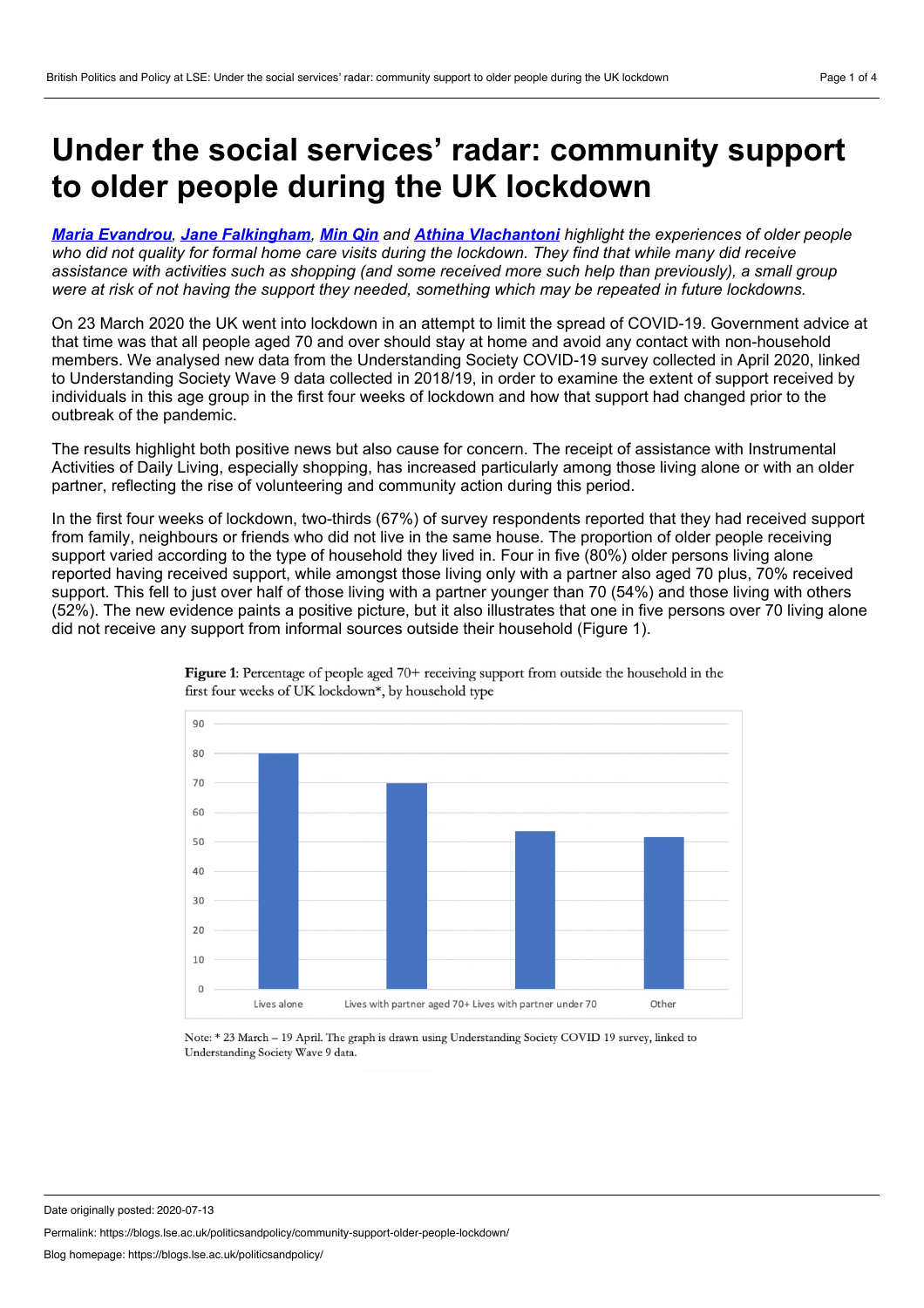When asked to compare their current help and support with that received prior to the pandemic, just over a quarter of respondents (27%) reported receiving help from family, friends or neighbours who did not previously provide help. Just under a fifth (17.7%) reported receiving more help from people who had previously helped. Only a small minority (4.1%) reported receiving less help, and around a half (51%) reported no change in care receipt. Once more, there were significant differences by household type, with those living alone or only with a partner aged 70 and over more likely to report receiving support from both people who had and had not previously helped. Worryingly, we found that older people living alone were the most likely to report receiving less help compared to those living in other household types (Figure 2).





To capture 'needs' unrelated to the lockdown, we examined respondents' care needs *prior* to the pandemic. We did this by investigating whether they reported difficulties performing activities of daily living (ADLs) – everyday tasks generally involving functional mobility and personal care (e.g. bathing, dressing, toileting, eating) and instrumental activities of daily living (IADLs) – life functions necessary for maintaining a person's immediate environment (e.g. shopping, cooking, laundering, housecleaning, gardening). We found a clear association between difficulties in performing activities of daily living and receipt of support, with those respondents who reported difficulties in performing two or more ADLs or IADLs prior to the pandemic, being more likely to receive help than those with no such difficulties (Figure 3).

Date originally posted: 2020-07-13

Note: \*23 March - 19 April. The graph is drawn using Understanding Society COVID 19 survey, linked to Understanding Society Wave 9 data.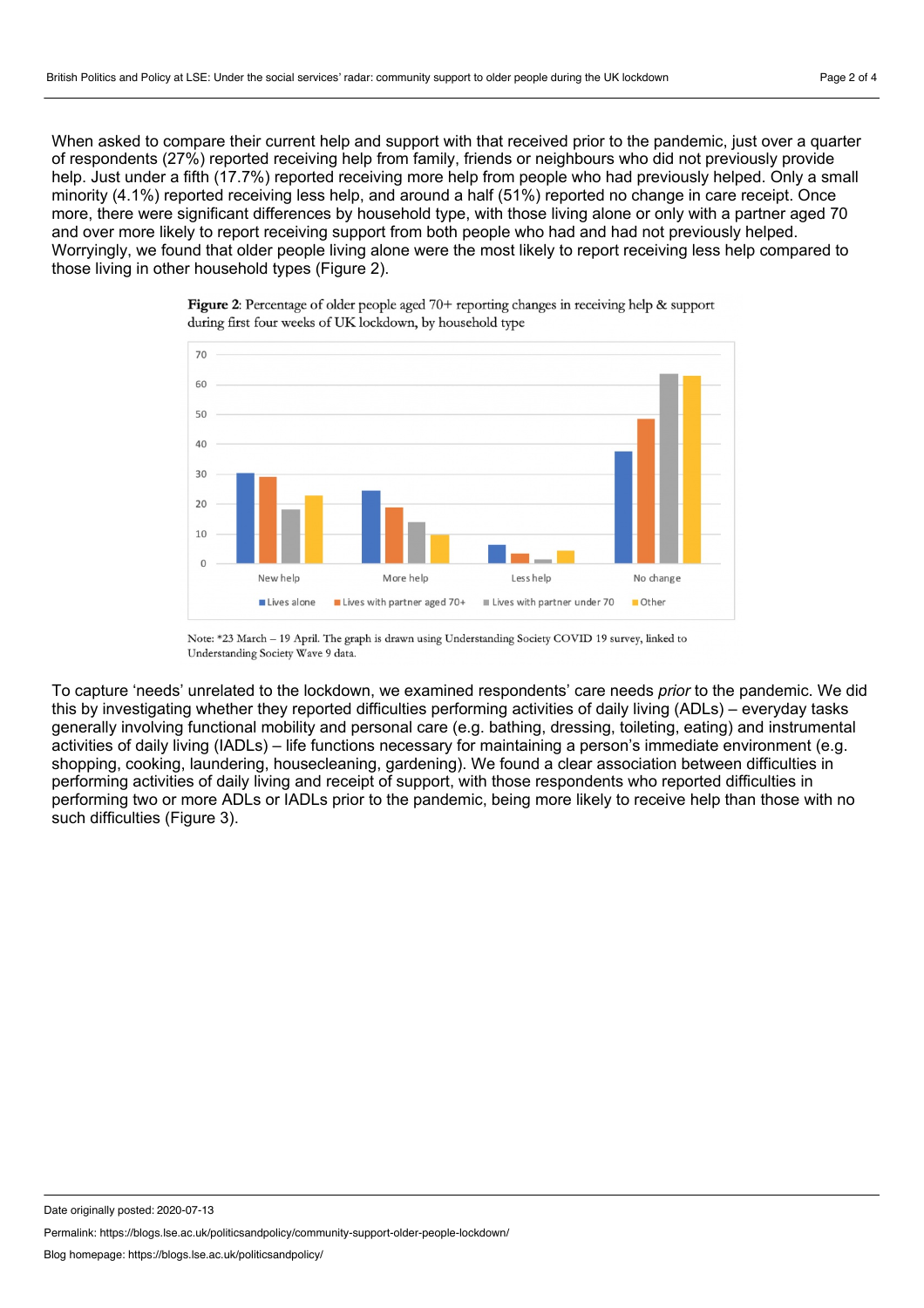



Note: The graph covers the period 23 March - 19th April and has been drawn using the Understanding Society COVID 19 survey, linked to Understanding Society Wave 9 data.

Amongst persons aged 70+ reporting difficulty with two or more IADLs, 94% of those living alone received support from outside the household, compared to 88% of those living with a partner also aged 70+, 69% of those living with a partner aged under 70, and 44% of those living with other adults. So, those 'most in need', i.e. those living alone and with need, were most likely to receive help with instrumental activities of daily living, such as shopping. However, 17% of older persons living alone who reported two or more difficulties with personal care tasks *did not* receive any external informal assistance.

## **Policy Implications**

Previous research has shown that statutory social services are being increasingly concentrated on those with the highest level of need. There is a danger that during the pandemic, older people with more moderate needs may slip under the radar of the formal safety net; with non-co-resident informal carers unable to visit during lockdown, there may be a small but vulnerable group of incapacitated older people whose needs for daily living are not being met. This in turn may manifest itself in falls and other unanticipated visits to hospital A&E, negating the benefits of shielding during lockdown.

Note: the above draws on the authors' paper available [here.](https://osf.io/preprints/socarxiv/962dy/) For further [information](http://www.cpc.ac.uk/docs/2020_PB52_Older_and_home_alone_in_lockdown.pdf) see also the authors' CPC **Briefing Paper.** 

## **About the Authors**

\_\_\_\_\_\_\_\_\_\_\_\_\_\_\_\_\_\_\_\_\_\_\_\_\_

**Maria [Evandrou](https://www.southampton.ac.uk/ageing/about/staff/evandrou.page)** is Head of the Department of Gerontology at the University of Southampton.

**Jane [Falkingham](https://www.southampton.ac.uk/demography/about/staff/jcf1.page)** is Dean of the Faculty of Social Sciences and Professor of Demography and International Social Policy at the University of Southampton.

**[Min](https://www.southampton.ac.uk/ageing/about/staff/mq1e12.page) Qin** is a Research Fellow for the ESRC Centre for Population Change and the Centre for Research on Ageing at the University of Southampton.

**Athina [Vlachantoni](https://www.southampton.ac.uk/ageing/about/staff/av1w07.page)** is Professor of Gerontology and Social Policy at the University of Southampton.

Date originally posted: 2020-07-13